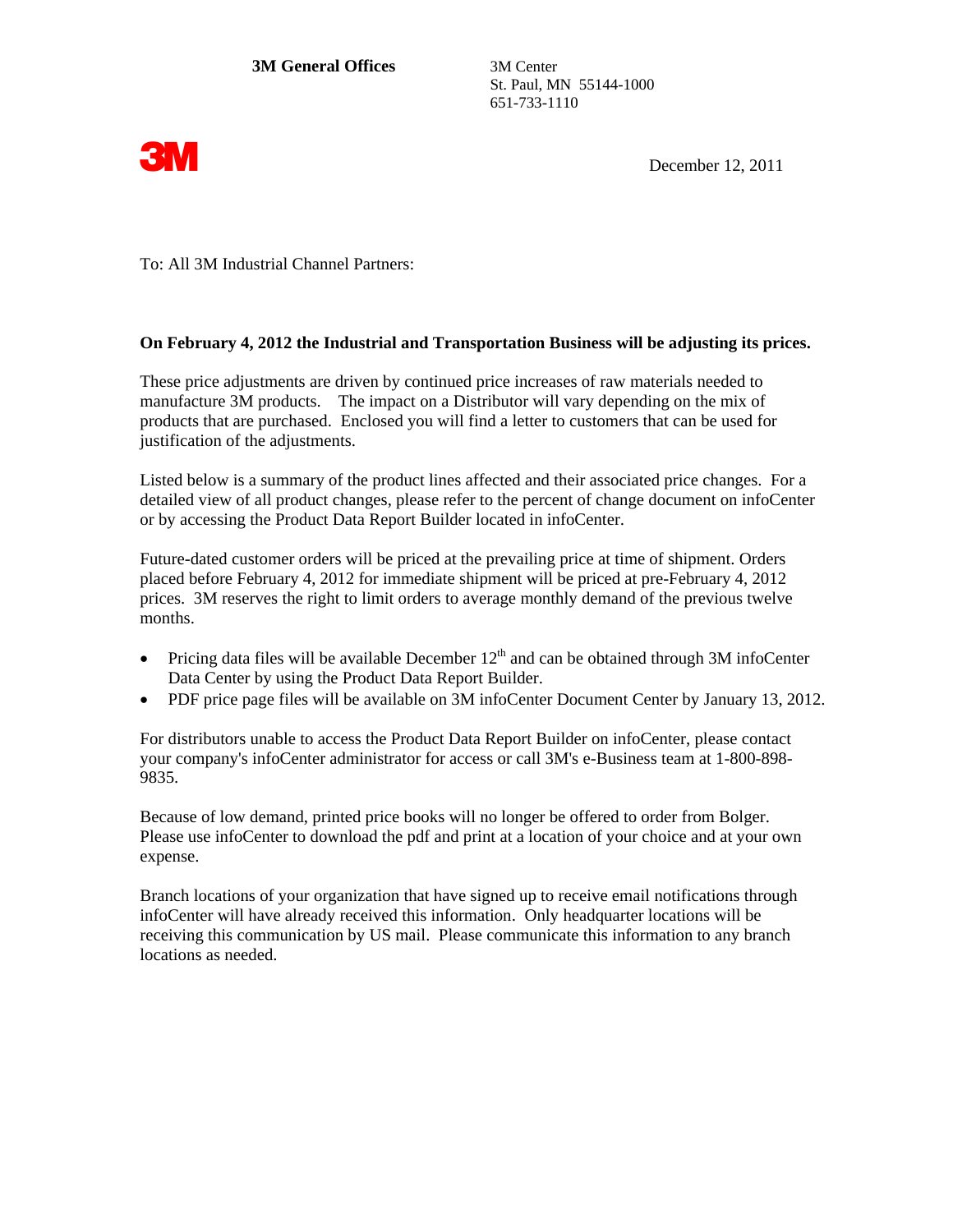## **Industrial and Transportation Business Price Adjustment Summary February 4, 2012**

If you have any questions, please contact your 3M Channel Specialist or Customer Service Representative.

Sincerely,

for Royers

Jan Reyers

Marketing & Operations Director Industrial Channel